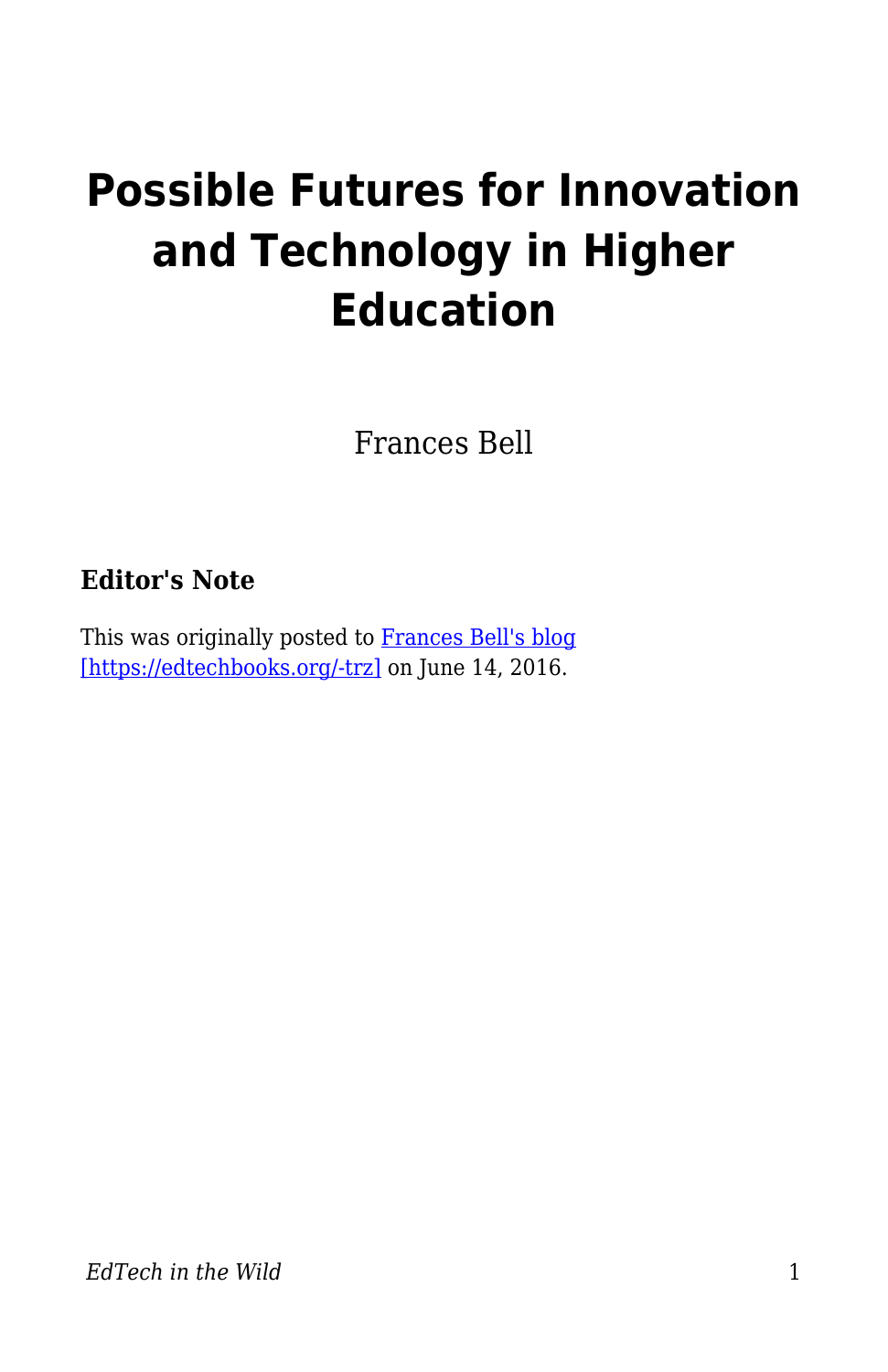

The actual gap between European/ N American tectonic plates or a photo opportunity at Pingvellir Visitor Centre?

Kate Bowles wrote an [interesting post \[https://edtechbooks.org/-irB\]](http://musicfordeckchairs.com/blog/2016/06/12/content-its-us) about how she responded to students' enthusiasm to use Slack and how it worked out well for her and a group of students in thinking about critical narrative professionalism. I've never used Slack but I have heard many good reports of it. Her lovely story of "the everyday nature of artisanal change in universities" reminded me of my earlier educational experiments with Web 2.0 services such as [flickr.com](http://flickr.com) [\[http://flickr.com\]](http://flickr.com) (now much changed), <http://del.icio.us/> (apparently in transition), [elgg.net \[http://elgg.net\]](http://elgg.net)(an old favourite and still available as Open Source Software) and of course [Twitter](http://Twitter.com) [\[http://Twitter.com\]](http://Twitter.com), a favourite of many academics but whose use of algorithms is now starting to put off some people. I loved those experiments but a more cynical view from the distance of retirement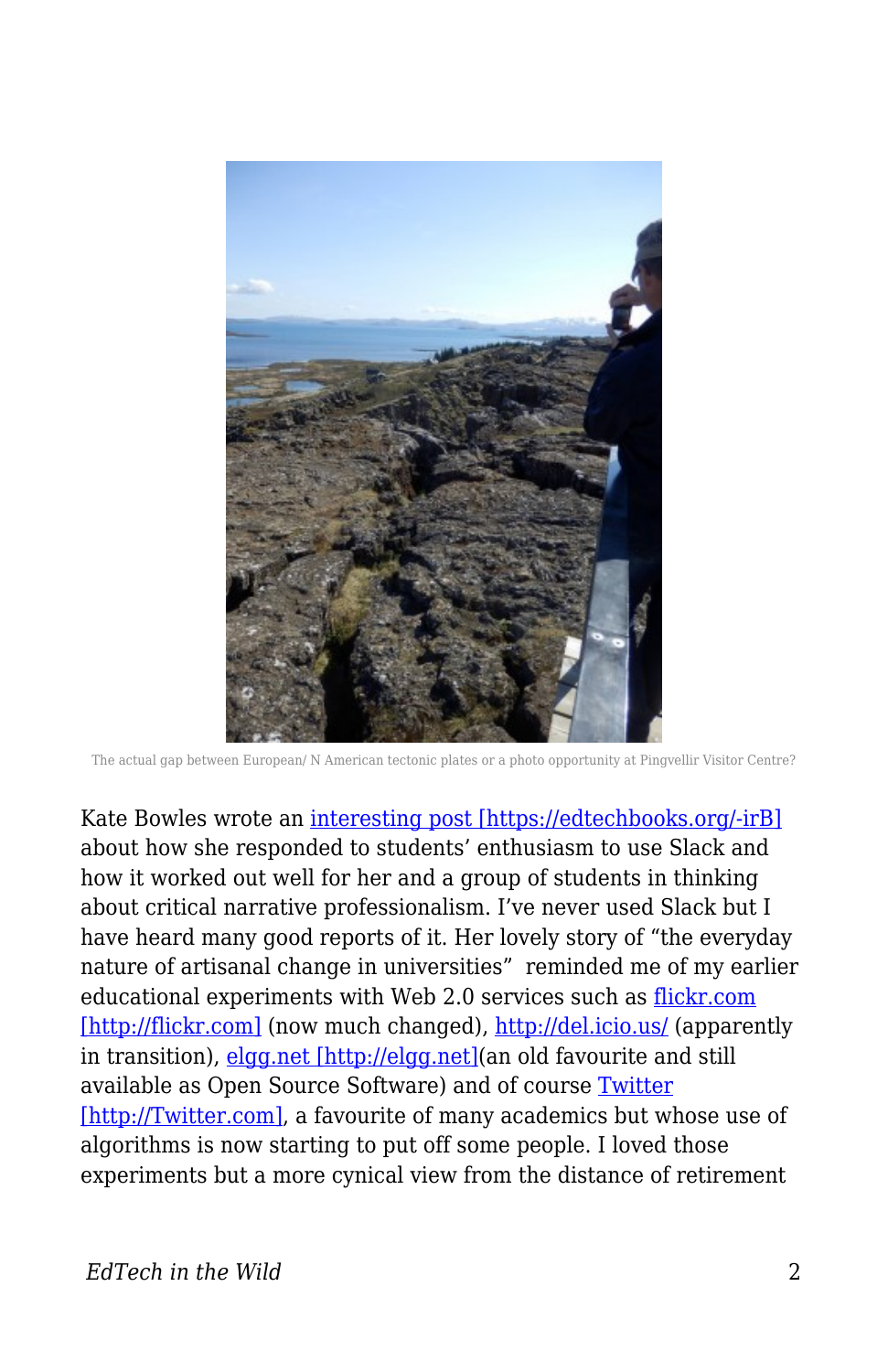is of a graveyard of dead or moribund services where some of the undertakers have made off with pockets full of cash or services have morphed into something quite different.

Ben Werdmuller, co-founder of elgg and [known.com](http://known.com) [\[http://known.com\]](http://known.com) and not one of those greedy undertakers, has written a [powerful essay \[https://edtechbooks.org/-vvS\]](http://werd.io/2015/open-issues-lessons-learned-building-an-open-source-business) on how to build an Open Source business. It raised hope for me that there might be possibility for inventive developers and service providers to make a living without fleecing relying on investors and exploiting users via their personal and activity data.

In particular, I wonder about how software and services that might really help education realise benefits of the Internet in future can come into being as supported services for students and staff. How can the benefits available in artisanal pedagogic change be scaled with technical support across universities? I already wrote about how building technology is [more than a heroic tale of invention](http://francesbell.com/fedwikihappening/a-dialogue-for-shaping-educational-technology/) [\[https://edtechbooks.org/-QIg\]](http://francesbell.com/fedwikihappening/a-dialogue-for-shaping-educational-technology/) and is a messy process of appropriation and working around. Higher Education's investments in technology have been in infrastructure like networks, computer labs, email services, digital libraries, administrative systems, etc. and of course the ubiquitous Learning Management System / Virtual Learning Environment. When I was working in HE, it was my dissatisfaction with aspects of Blackboard that drove me to try out alternatives such as student blogging, offering Twitter updates as alternative to Blackboard announcements, sharing bookmarks on Delicious, linked within a Blackboard course. A module team I was leading managed to get a [Buddypress \[https://buddypress.org/\]](https://buddypress.org/) installation going to provide an Open Source Social Networking Service (SNS) for use in supporting first year students on our module. After IT support was completely centralised that year, this became possible no longer but we still managed to draw on student personal experiences of proprietary SNS to help them critique their use in business. Each year, students became more aware that there were 'costs' of the free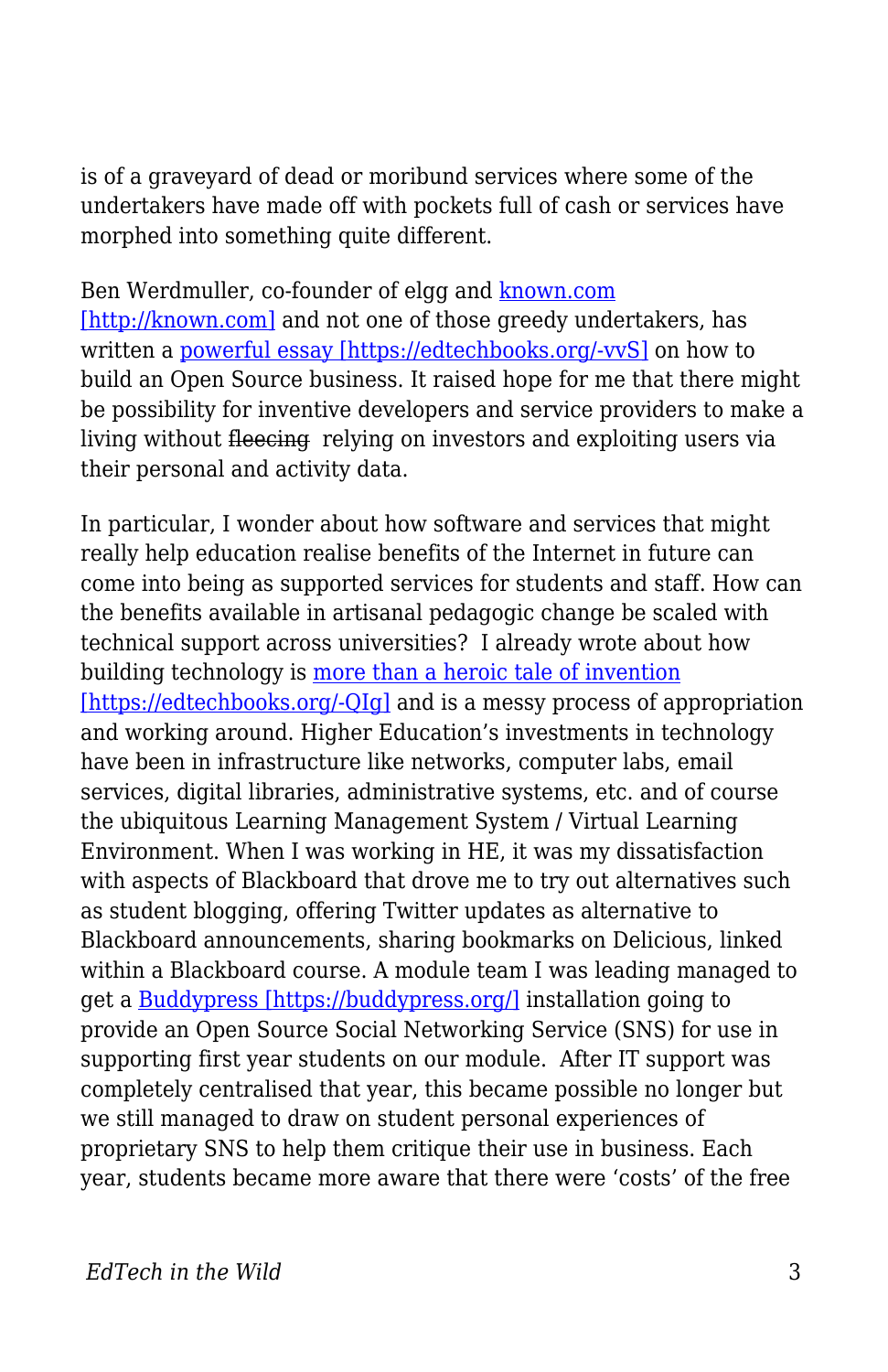service and they applied workarounds but hadn't thought too much about the broader implications and alternatives until we raised questions with them.

I was interested to see what the business model was for Slack, since it benefited from a [huge new funding round](http://www.theverge.com/2015/4/17/8431989/slacks-massive-new-funding-round-is-everything-amazing-and-insane) [\[https://edtechbooks.org/-mrn\]](http://www.theverge.com/2015/4/17/8431989/slacks-massive-new-funding-round-is-everything-amazing-and-insane) in 2015. In March 2016 Slack proclaimed their goal "One day, Slack hopes to replace email as the main form of electronic communication for businesses." Slack's [pricing model \[https://slack.com/pricing\]](https://slack.com/pricing)is currently ['freemium](https://en.wikipedia.org/wiki/Freemium) [\[https://edtechbooks.org/-HQJ\]](https://en.wikipedia.org/wiki/Freemium)' with 1 free and 2 levels charged per user, with an enterprise version in the pipeline. [Less than 1/3 of 2.3](http://www.businessinsider.com.au/thrive-leads-slacks-round-of-financing-at-a-37-billion-valuation-2016-3) [million users pay for service \[https://edtechbooks.org/-Mvz\]](http://www.businessinsider.com.au/thrive-leads-slacks-round-of-financing-at-a-37-billion-valuation-2016-3) and I would guess that currently most of those are on the Standard or Plus pricing plans.

Something that Web 2.0 services can be good at (certainly in their golden funded early stages) is user experience, and Ben Werdmuller [identified \[https://edtechbooks.org/-vvS\]](http://werd.io/2015/open-issues-lessons-learned-building-an-open-source-business) that as a weakness of Open Source systems.

It's difficult for software companies to break into the enterprise market but that's [Slack's aim. \[https://edtechbooks.org/-zqq\]](http://techcrunch.com/2016/04/01/can-slack-transform-enterprise-communication-once-and-for-all/) Even ventures like Microsoft Sharepoint who have had some success at the Enterprise level have found to difficult to engage with the complex organisational structures of HE institutions, to move from projects, based in IT Services, to enterprise-wide staff and student applications.

The business models for some SNS like Facebook make member data the product that generates advertising revenue that [can have](http://networkedlearningconference.org.uk/abstracts/pdf/S3_Paper1.pdf) [consequences for members. \[https://edtechbooks.org/-hMq\]](http://networkedlearningconference.org.uk/abstracts/pdf/S3_Paper1.pdf) Stewart Butterfield speaks warmly of Etsy's business model, [having been an](https://www.crunchbase.com/person/stewart-butterfield/investments) [early investor \[https://edtechbooks.org/-LwE\]](https://www.crunchbase.com/person/stewart-butterfield/investments), after selling on Flickr to Yahoo. The reference to Etsy interested me since Gordon Fletcher and I did some research on Etsy in 2012, [presented at AoIR](https://prezi.com/zijoozxwtn_a/the-meaning-of-making-mixing-craft-and-industrial-processes-in-social-e-commerce/)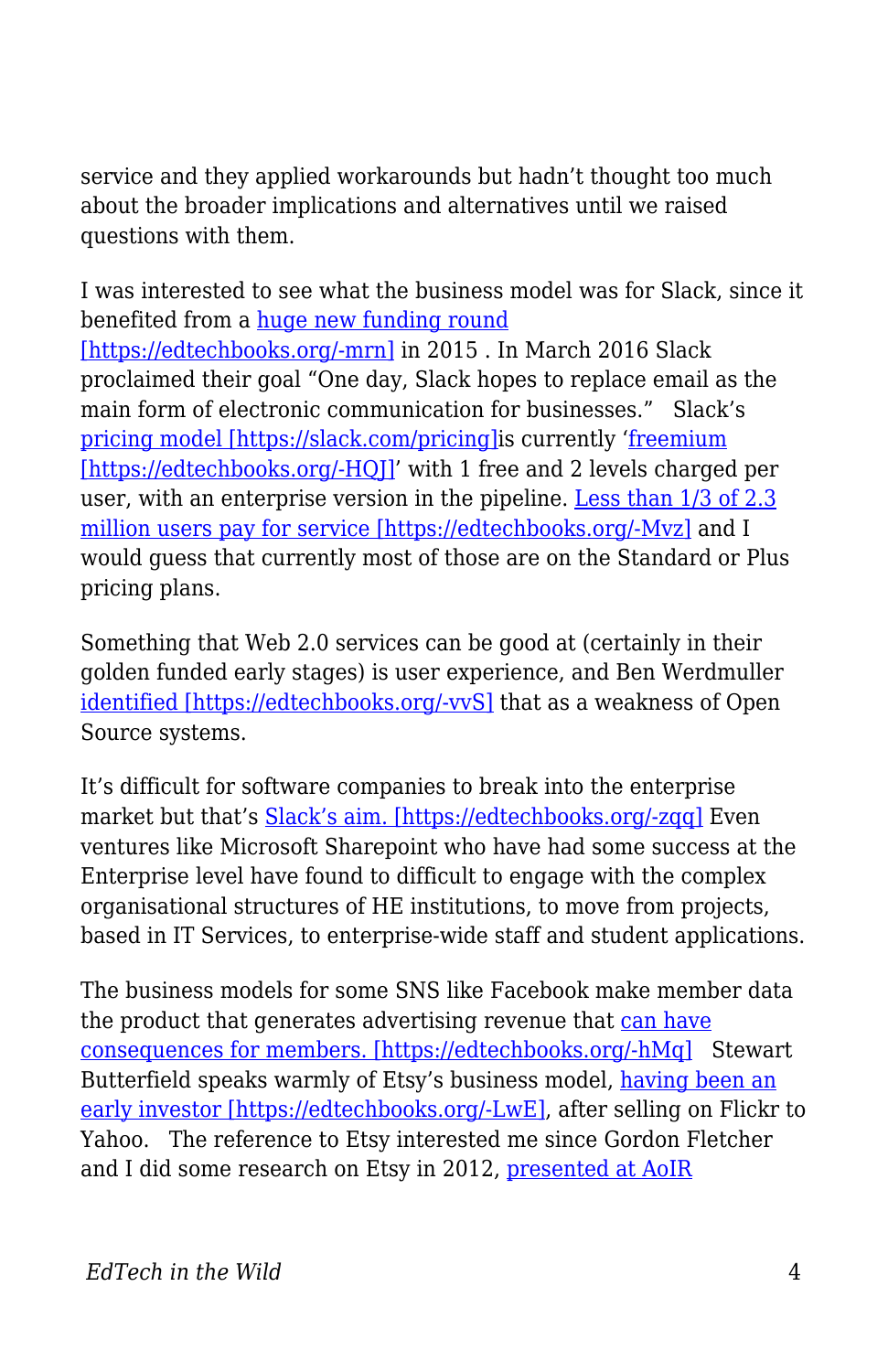[\[https://edtechbooks.org/-gVSo\]](https://prezi.com/zijoozxwtn_a/the-meaning-of-making-mixing-craft-and-industrial-processes-in-social-e-commerce/) in October 2012. We found that there were listings that didn't comply with 'handmade' and that some members were selling goods where their labour was valued little or not at all. Sure enough, the following year, Etsy redefined 'handmade' to be not necessarily handmade. Etsy's [handmade policy](https://www.etsy.com/uk/legal/handmade) [\[https://edtechbooks.org/-zIA\]](https://www.etsy.com/uk/legal/handmade) is what my dear late mother would have called mealy-mouthed. On a bit of a [puff piece,](https://gigaom.com/2013/08/23/meet-the-man-behind-new-yorks-other-billion-dollar-internet-company-this-one-makes-money/) [\[https://edtechbooks.org/-UWa\]](https://gigaom.com/2013/08/23/meet-the-man-behind-new-yorks-other-billion-dollar-internet-company-this-one-makes-money/) Etsy sellers make some interesting comments there about flagrant reselling that they apparently couldn't make at Etsy itself, suggestive of Etsy's approach to diluting dissent. For me the concept of Etsy (though I am attracted to buying there) seems a bit of a sham. The community and handmade feelgood factor that has helped them to acquire investment and sell shares is more apparent than real – in effect community became a part of the product to be sold as the company was launched.

So are there alternatives to monolithic LMS like Blackboard, 'member is the product' SNS like Facebook and chimera like Etsy?

I can think of two examples that are different but that have two things in common: they are grounded in educational practice, based on clear educational philosophies; and they make use of the Open Source blogging software WordPress.

#### **Student as Producer**

Joss Winn and Mike Neary have developed the concept of **Student** as [Producer \[https://edtechbooks.org/-WQd\]](http://eprints.lincoln.ac.uk/1675/1/Future_of_HE_-_Chapter_10.pdf) as part of the project questioning What is a University?

*The point of this re-arrangement would be to reconstruct the student as producer: undergraduate students working in collaboration with academics to create work of social importance that is full of academic content and value, while at the same time reinvigorating the university beyond the logic of market*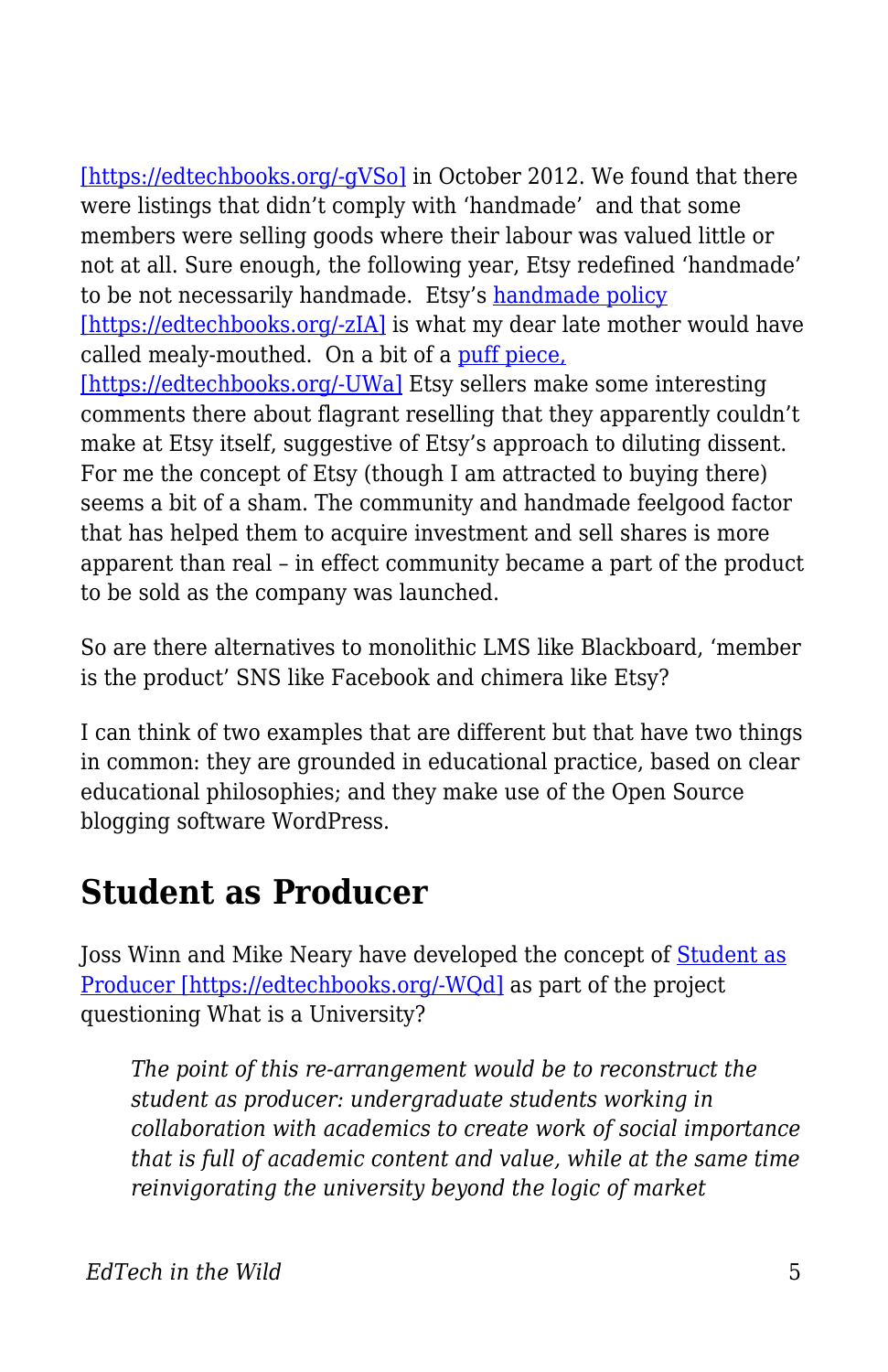*economics.*

Lincoln's [Buddypress site \[http://blogs.lincoln.ac.uk/\]](http://blogs.lincoln.ac.uk/) is active and open and Student as Producer is integral to the University of Lincoln's [plans and operation \[https://edtechbooks.org/-FGI\]](http://edeu.lincoln.ac.uk/student-as-producer/).

S*tudent as Producer is central to the learning and teaching philosophy at the University of Lincoln, and is embedded within the Teaching and Learning Plan and in all module planning. It is fundamental to everything we do at the University of Lincoln, and is one of the key selling points to potential students.*

## **Domain of One's Own**

Jim Groom outlined the history of DoOO at OER16, that [I blogged,](http://francesbell.com/bellblog/oer16-can-we-imagine-tech-infrastructure-as-an-open-educational-resource-or-clouds-containers-and-apis-oh-my/) [\[https://edtechbooks.org/-Jqy\]a](http://francesbell.com/bellblog/oer16-can-we-imagine-tech-infrastructure-as-an-open-educational-resource-or-clouds-containers-and-apis-oh-my/)nd Mark Sample gave [his perspective](http://chronicle.com/blogs/profhacker/teaching-a-domain-of-ones-own-with-reclaim-hosting/52279) [as an educator \[https://edtechbooks.org/-fEp\]](http://chronicle.com/blogs/profhacker/teaching-a-domain-of-ones-own-with-reclaim-hosting/52279) working with Reclaim Hosting. Jim has moved from within HE to a business setting where [Reclaim Hosting \[https://edtechbooks.org/-bAG\]](https://reclaimhosting.com/about/) offer a fairly-priced service for individuals and universities.

### **Possible Futures**

I can't lay out a neat plan of how Higher Education can offer technology support for innovation in the future but I do think that the ideas and practices put forward by Ben Werdmuller, Joss Winn, Jim Groom, Tim Owens and Lauren Blumfield can inform a richer possible future than one that relies on Silicon Valley to provide outsourced services or neat packaged solutions.

Where will HE institutions turn for technology services in future?

Of course, I haven't mentioned MOOCs and their providers but that's another story.